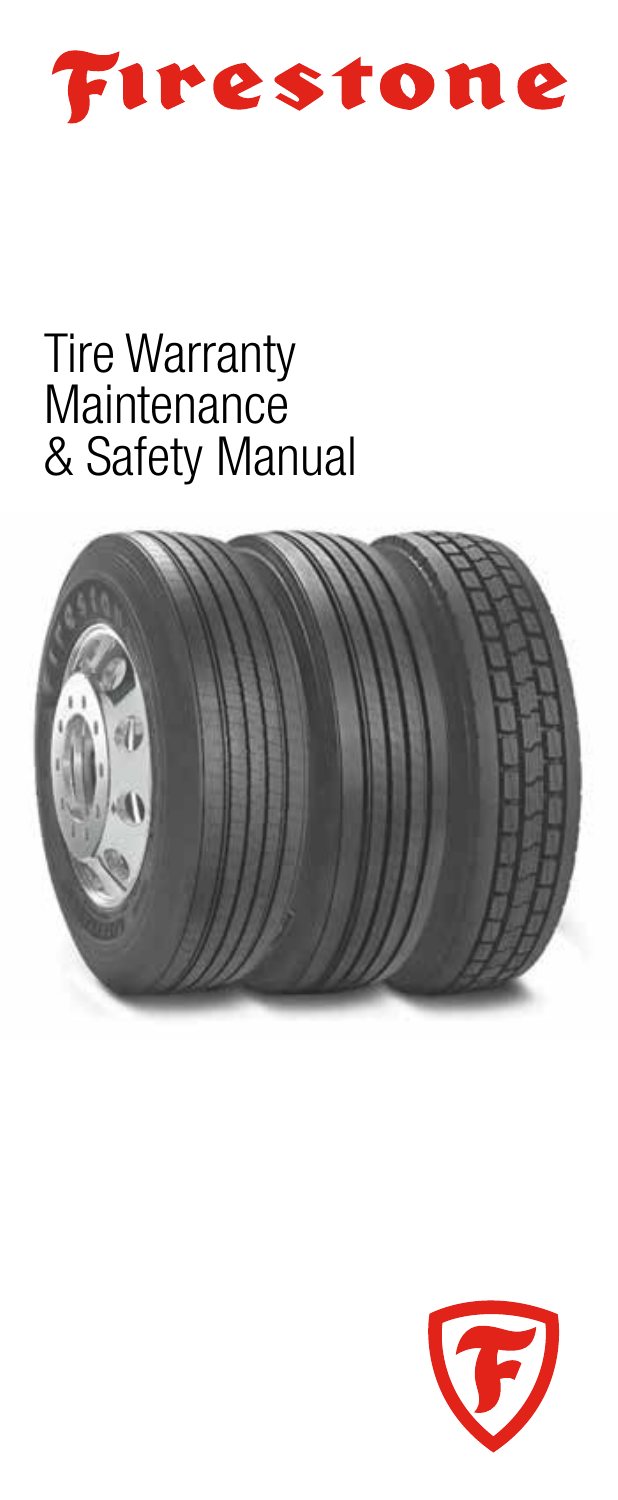

# TIRE WARRANTY, MAINTENANCE and SAFETY MANUAL

# FIRESTONE TRUCK TIRES

## Congratulations on your purchase of quality FIRESTONE brand truck tires!

To ensure optimum tire performance and reduce the risk of a tire failure, Bridgestone Canada Inc. ("Bridgestone") strongly recommends you read and follow all maintenance and safety information contained in this manual. In addition, we recommend periodic inspection and maintenance, if necessary, by a qualified tire service professional.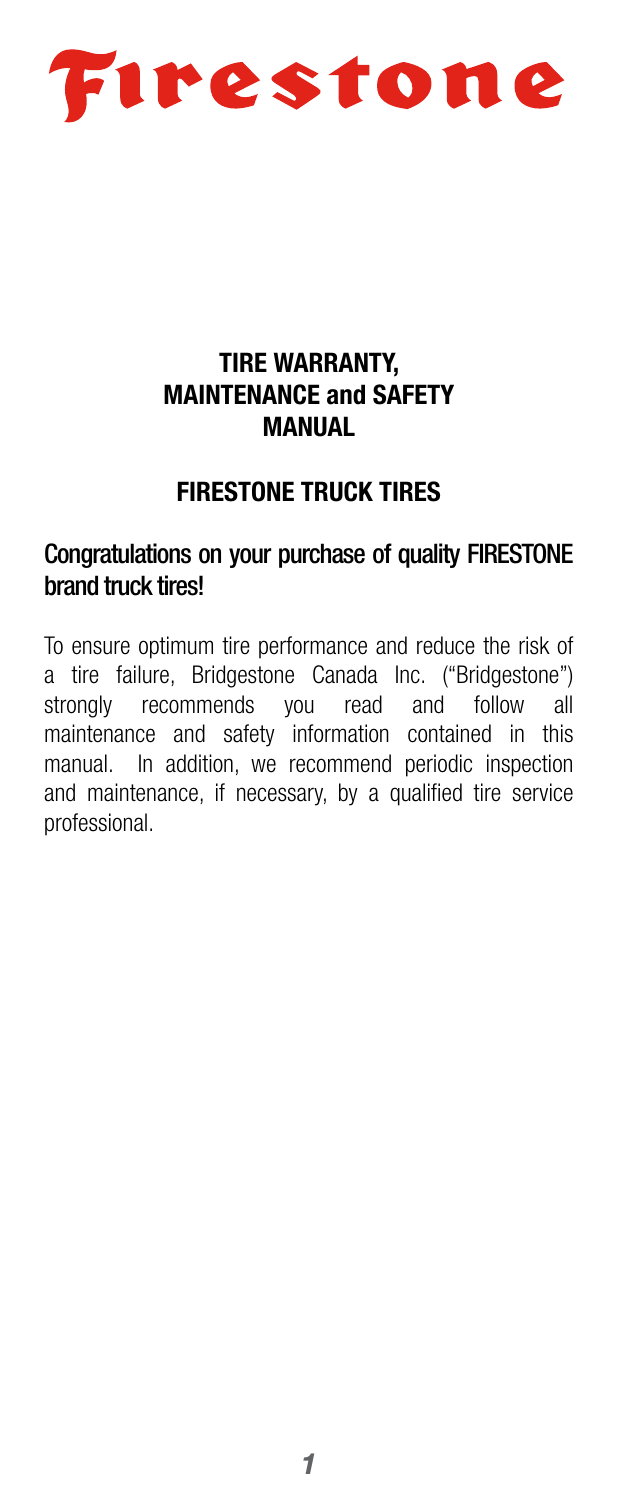# LIMITED WARRANTY FIRESTONE BRAND TRUCK TIRES

# **FLIGIRILITY**

You are covered under the terms of this Limited Warranty if all of the following apply:

- You are the original owner, or original owner's authorized agent, of any new Firestone brand truck tire bearing a Department of Transportation (DOT) tire identification number indicating manufacture after January 1, 2011 (DOT serial 0111 or later). For tires covered prior to this time, please refer to the limited warranty that would have been in effect at the time of original sale.
- The tire was purchased after January 1, 2012.
- The tire size, load range, and speed rating are equivalent to, or greater than, that specified or recommended for use by the vehicle manufacturer or Bridgestone.
- The new tire was approved for sale in Canada, listed in the Canadian catalogue or data book, and purchased from an authorized Firestone brand truck tire retailer.

# WHAT IS WARRANTED and FOR HOW LONG

If, before wearing down to 1.6 mm (2/32") remaining original tread depth (i.e. worn down to the top of the built-in indicators in the original tread grooves) and within six years from the date of tire manufacture, which ever occurs first, an examination by Bridgestone shows that any tire covered by this Limited Warranty has become unfit for the use (see items in the section entitled "What This Limited Warranty Does Not Cover") for which it was designed due to a manufacturing defect in workmanship or material, such tire will either be repaired at no charge or replaced with a comparable new Firestone tire on the basis set forth in this Limited Warranty.

# WHAT THIS LIMITED WARRANTY DOES NOT COVER

This Limited Warranty does not cover the following:

- 1.Tire damage due to:
	- A. Road hazards, iincluding, without limitation: Puncture, cut, impact break, stone drill, bruise, bulge, snag, etc.
	- **B.** Improper use or operation, including, without limitation: Improper inflation pressure, overloading, tire/wheel spinning, curbing, use of an improper rim/ wheel, tire chain damage, misuse, misapplication,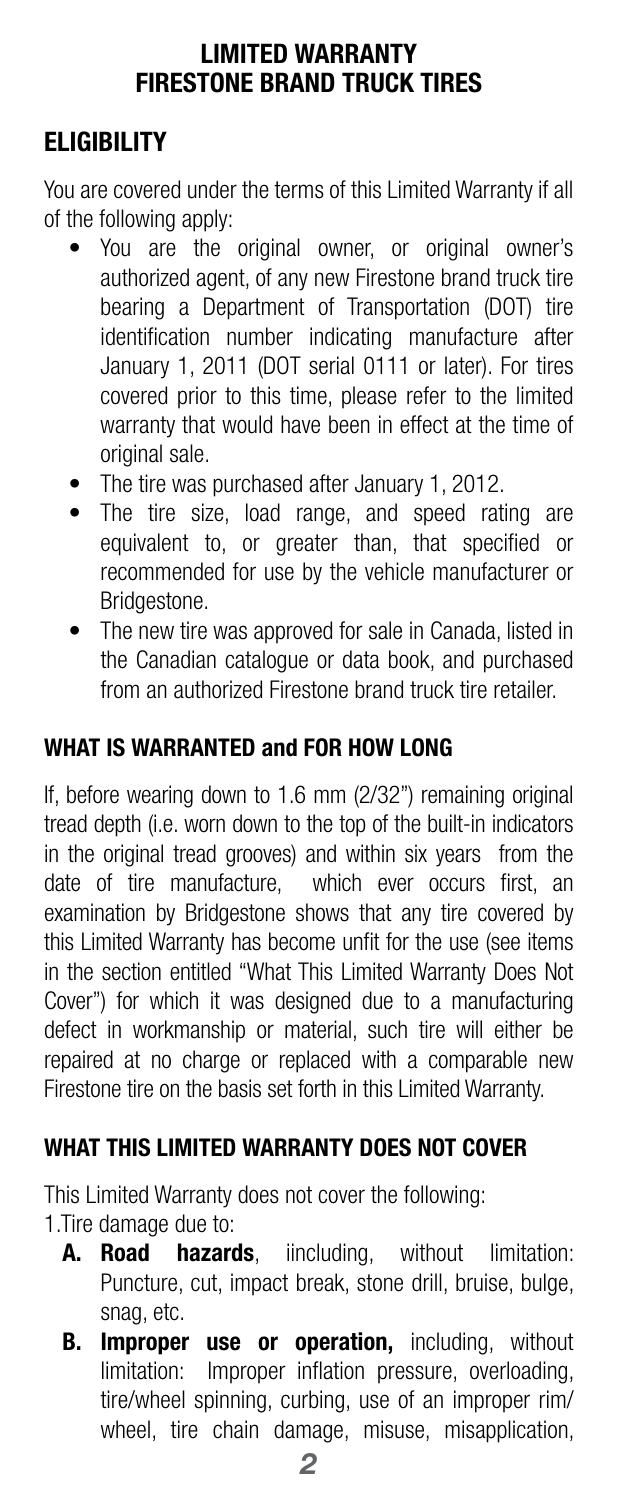negligence, tire alteration, or for racing or competition purposes.

- C. Insufficient or improper maintenance, including, without limitation: Wheel misalignment, worn suspension components, improper tire mounting or demounting, tire/wheel assembly imbalance, improper brake adjustment, or other vehicle conditions, defects, or characteristics.
- **D. Contamination or degradation**, by petroleum products or other chemicals, fire or other externally generated heat, or water or other material trapoped inside the tire during mounting or inflation.
- 2. Irregular wear, rapid wear, or wear-out; no mileage warranty is expressed or implied.
- 3. Weather/ozone cracking after four years from date of tire manufacture.
- 4. Tires subjected to severe under-inflation or run-flat conditions.
- 5. Tires that have been improperly repaired.
- 6. Tires rendered unretreadable due to excessive tread wear or improper buffing.
- 7. Tires improperly retreaded, including, without limitation: Improper or inadequate inspection, preparation, equipment, material, repair, etc.
- 8. Ride disturbance or vibration after tread wear use beyond 10% of original usable tread depth.
- 9. Tires with internally applied additives for balance, sealing, cooling, or any other alleged tire performance enhancement will not void the Limited Warranty unless an inspection of the tire reveals damage related to the use of the additive.
- 10. Tires inflated with anything other than air or nitrogen.
- 11. Tires purchased outside of Canada.
- 12. The cost of applicable taxes.
- 13. Failure to follow any of the safety and maintenance recommendations or warnings contained in this manual.

This Limited Warranty is in addition to and/or may be limited by any other applicable written warranty you may have received concerning special tires or situations.

# NO-CHARGE REPLACEMENT – NEW TIRE

Firestone brand truck tires adjusted under this Limited Warranty will be replaced free of charge up to the first 10% of original usable tread depth or within 12 months from date of purchase with proof of purchase ( if without proof of purchase, then within 12 months from the date of tire manufacture), whichever occurs first. The cost of mounting and balancing and other service charges, disposal fees, or applicable taxes are payable by you.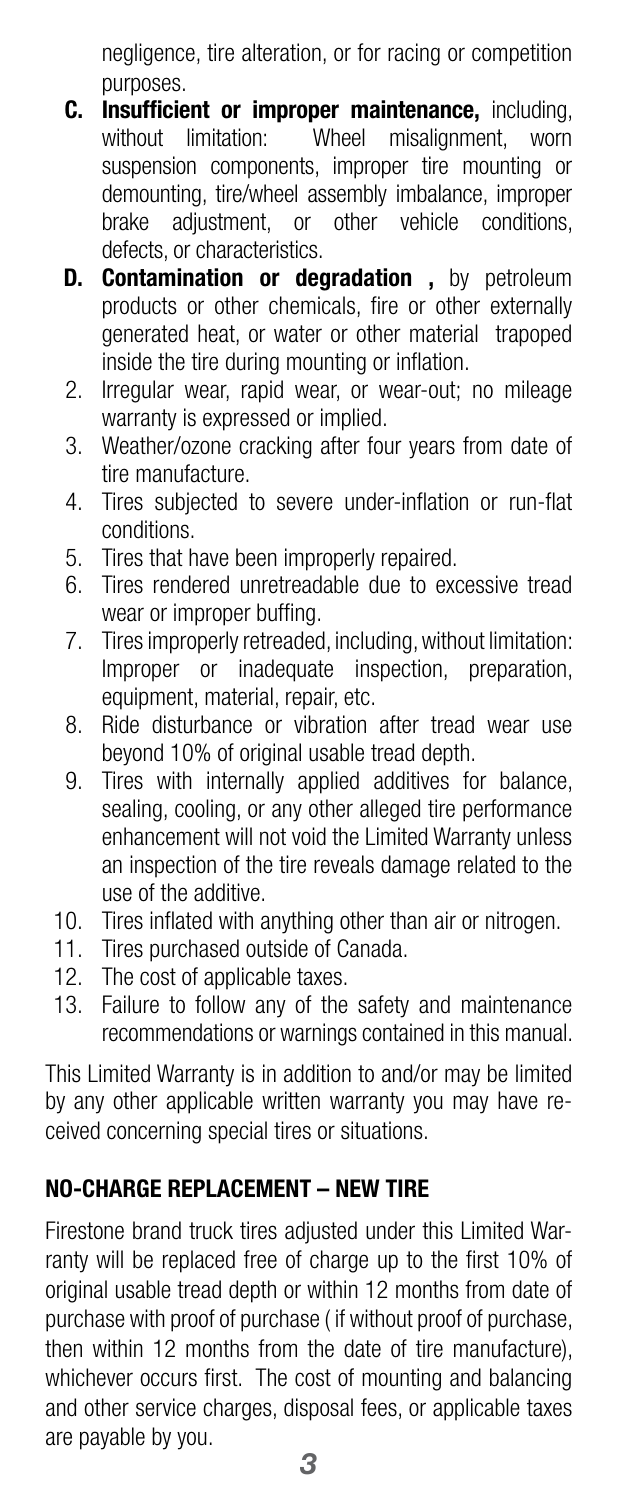# OWNER'S OBLIGATIONS

It is your obligation to maintain proper tire inflation pressures as specified by the vehicle manufacturer and to operate the vehicle within tire/vehicle load capacity and speed limitations. It is also your obligation to maintain proper wheel alignment and tire/wheel assembly balance.

To request an adjustment, you must present the tire to an authorized Firestone brand truck tire retailer. Your vehicle on which the tire was equipped must also be available for inspection. Complete and sign the customer section of the Bridgestone Canada Inc. Limited Warranty Adjustment Form or an electronic version of the Limited Warranty Form and pay appropriate replacement price, taxes, disposal fees, and service charges, if any. Tires accepted for warranty compensation become the property of Bridgestone Canada Inc.

# GENERAL PROVISIONS AND EXCLUSIONS

Nothing is these warranties is intended to be a representation that tire failures cannot occur. To the extend permitted by applicable law, no other representations, warranties or conditions, whether express or implied, statutory or otherwise, including warranties of merchantability and fitness for a particular purpose, shall apply to the tires.

No one, including without limitation, any employee, dealer, retailer or representative, has the authority to make any representation, promise or agreement that in any way varies the terms or conditions hereof.

These limited warranties and protections give you specific legal rights and you may also have other rights that may vary from province to province. To the extent that the provisions of any applicable legislation expressly replace, eliminate, amend, extend or prohibit any term or terms shall be accordingly replaced, eliminated, amended or extended, as the case may be, in accordance with such legislation.

#### IMPORTANT SAFETY INFORMATION

Any tire, no matter how well constructed, may fail in use as a result of punctures, impact damage, improper inflation pressure, overloading, or other conditions resulting from use or misuse. Tire failure may create a risk of property damage, serious personal injury or death.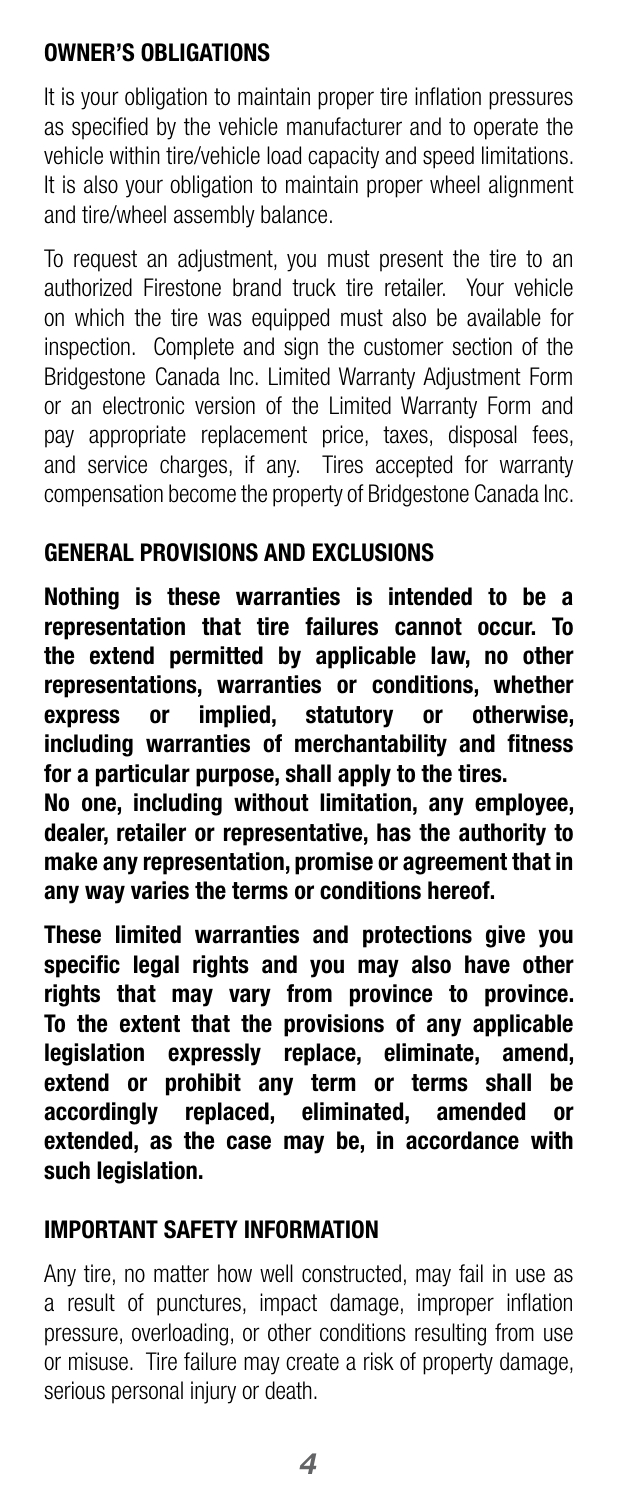# *SAFETY WARNING*

Serious personal injury or death may result from a tire failure. Many tire failures are preceded by vibration, bumps, bulges or irregular wear. If a vibration occurs while driving your vehicle or you notice a bump, bulge or irregular wear, have your tires and vehicle evaluated by a qualified tire service professional.

To reduce the risk of tire failure, Bridgestone Canada Inc. strongly recommends you read and follow all safety information contained in this manual, tire industry publications such as those published by the Rubber Manufacturer's Association (RMA), and tire mounting procedures published by the Occupational Safety and Health Administration (OSHA) of the U. S. Department of Labor and the Canadian Centre for Occupational Health and Safety. In addition, we recommend periodic inspection and maintenance, if necessary, by a qualified tire service professional.

# TIRE INFLATION PRESSURE

Tires need proper inflation pressure to operate effectively and perform as intended. Tires carry the vehicle, passenger, and cargo loads and transmit the braking, acceleration, and turning forces. The vehicle manufacturer recommends the inflation pressures for the tires mounted on your vehicle.

#### *SAFETY WARNING*

Driving on tires with improper inflation pressure is dangerous.

- Under-inflation causes excessive tire heat build-up and internal structural damage.
- Over-inflation makes it more likely for tires to be cut, punctured, or broken by sudden impact.

These situations can cause a tire failure, even at a later date, which could lead to serious personal injury or death. Consult the vehicle tire information placard and/or owner's manual for the recommended inflation pressures.

In addition to tire damage, improper inflation pressure may also:

- Adversely affect vehicle ride and handling.
- Reduce tire tread wear.
- Affect fuel economy.

Therefore, follow these important recommendations for tire and vehicle safety, mileage, and economy:

• Always keep the vehicle manufacturer's recommended inflation pressure in all your tires, including inside duals.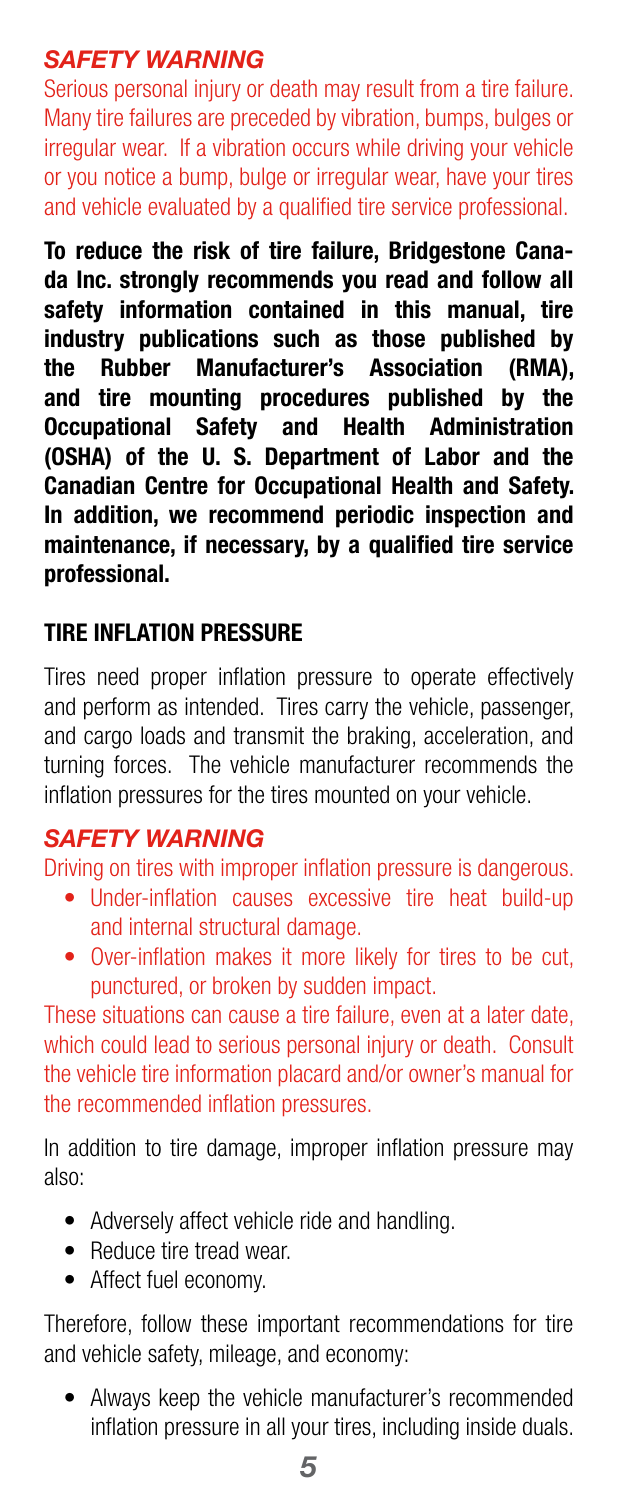• Check their pressure at preventative maintenance intervals and during pre-trip vehicle inspections.

Your vehicle's tire information placard and/or owner's manual will tell you the recommended cold inflation pressure for all your tires. For tractor/trailers, a placard is applied to each. For questions about locating or understanding the tire information placard(s), consult your vehicle owner's manual or ask a qualified tire service professional.

Maximum Pressure Indicated on the Tire Sidewall: This is the maximum permissible inflation pressure for the tire only. The vehicle manufacturer's recommended tire pressures may be lower than, or the same as, the maximum pressure indicated on the tire sidewall. The vehicle manufacturer's specification of tire pressure is limited to your particular vehicle and takes into account your vehicle's load, ride, and handling characteristics, among other criteria. Since there may be several possible vehicle applications for a given tire size, a vehicle manufacturer may choose a different inflation pressure specification for that same size tire on a different vehicle. Therefore, always refer to the inflation pressure specifications on the vehicle tire information placard and/or in your vehicle owner's manual.

Pressure Loss: Truck tires can lose 14 kPa (2 psi) per month under normal conditions and can lose 14 kPa (2 psi) for every 5.6°C (10 F) temperature drop. A puncture, leaking valve, or other damage could also cause inflation pressure loss. If a truck tire loses more than 28 kPa (4 PSI) per month, have it checked by a qualified tire service professional.

#### TIPS FOR SAFE TIRE INFLATION

#### *SAFETY WARNING*

Inflating an unsecured tire is dangerous. If it bursts, it could be hurled into the air with explosive force resulting in serious personal injury or death. Never adjust the inflation pressure of a truck tire unless it is placed in a safety cage or is secured to the vehicle or a tire mounting machine. Never stand or lean over the tire or in front of the valve when inflating.

#### *SAFETY WARNING*

Never re-inflate a truck tire that has been run at very low inflation pressure (i.e. 80% or less of normal operating pressure) without a complete inspection of the entire tire. Immediately have the tire demounted and inspected by a qualified tire service professional.

The Provincial Transportation Ministries and National Safety Code requires a pre-trip vehicle inspection.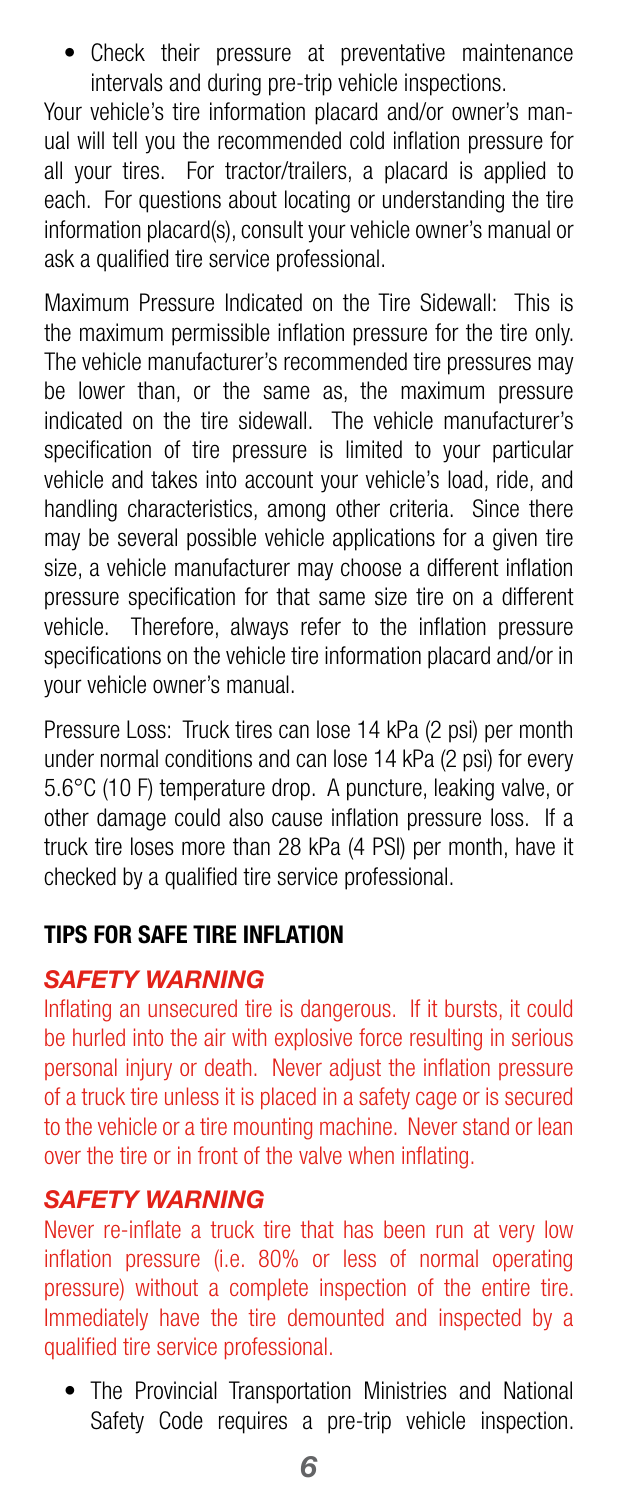Pre-trip vehicle inspections and preventative maintenance should include cold-tire inflation pressure checks. Don't forget to check the inflation pressure of inside duals.

- The only correct method for checking inflation pressure is to use an accurate tire inflation pressure gauge. Kicking or thumping a tire will only tell you when a tire is totally flat.
- Check inflation pressure when the tires are "cold." Tires are considered "cold" when the vehicle has been parked for three hours or more, or if the vehicle has been driven less than a kilometre at moderate speed.
- Never release pressure from a hot tire in order to reach the recommended cold tire inflation pressure. Normal driving causes tires to run hotter and inflation pressure to increase. If you reduce inflation pressure when your tires are hot, you may dangerously under inflate your tires.
- If it is necessary to adjust inflation pressure when your tires are "hot," set their inflation pressure to 69 kPa (10 psi) above the recommended cold inflation pressure. Recheck the inflation pressure when the tires are cold.
- If your tires lose more than  $28$  kPa  $(4$  psi) per month, the tire, tube (if applicable), valve, or rim/wheel may be damaged. Consult a qualified tire service professional for an inspection.
- A difference of 35 kPa (5 psi) or more between duals is not recommended.
- Use valve caps to keep the valves clear of debris and to help guard against inflation pressure loss.

#### *SAFETY WARNING*

Driving your vehicle in an overloaded condition is dangerous. Overloading causes excessive tire heat build-up and internal structural damage. This can cause a tire failure, even at a later date, which could lead to serious personal injury or death. Consult the vehicle tire information placard, certification label, and owner's manual for the recommended vehicle load limits and loading recommendations.

- Always keep the vehicle manufacturer's recommended inflation pressure in all your tires, including inside duals. Check their pressure at preventative maintenance intervals and during pre-trip vehicle inspections.
- Never exceed the maximum load rating stamped on the sidewall of your tire.
- Never exceed the gross vehicle weight rating (GVWR) or gross axle weight ratings (GAWR) of your vehicle.
- Never exceed the maximum load or inflation pressure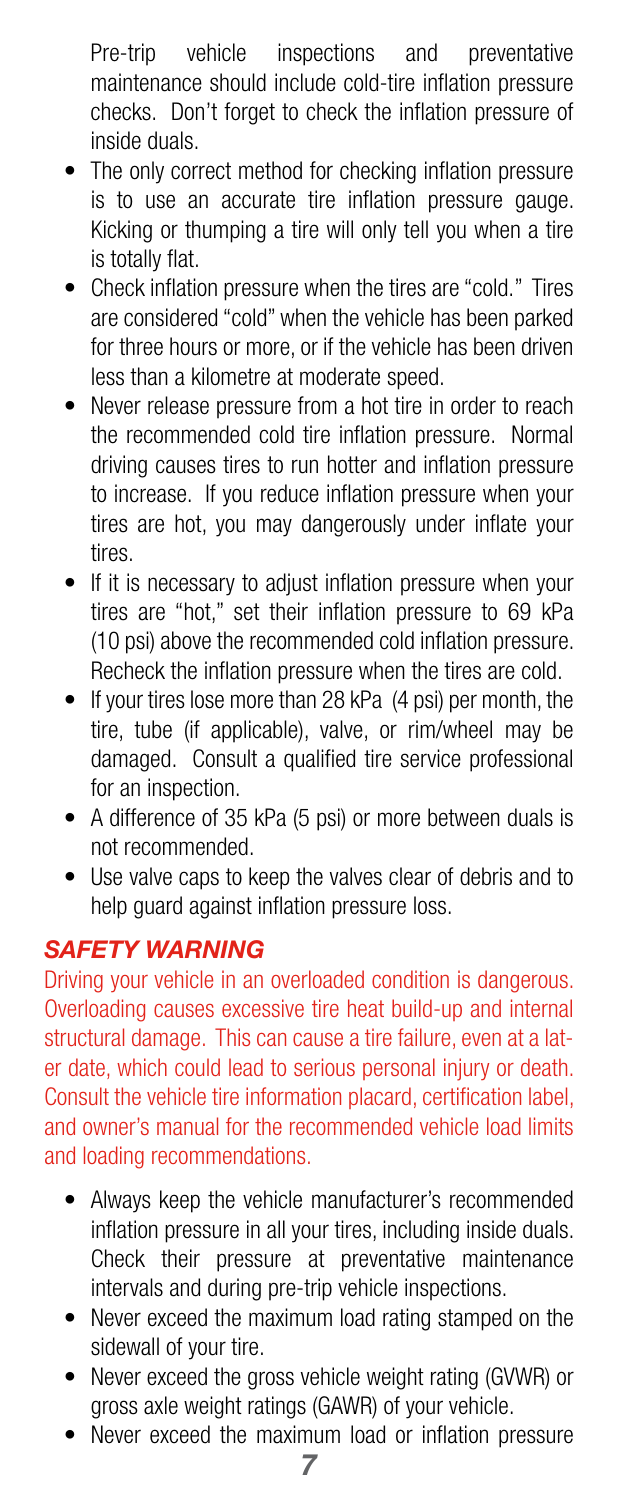capacity of the rim/wheel.

 • Consult your vehicle owner's manual for load recommendations and special instructions (such as for carrying unusually heavy loads).

# TIRE DAMAGE AND INSPECTION

Evaluation and maintenance of your tires is important to their performance and the service they provide to you. Over time and/or through use, the condition of a tire can change from exposure to everyday road conditions, the environment, damaging events such as punctures, and other external factors.

# *SAFETY WARNING*

Driving on damaged tires is dangerous. A damaged tire can suddenly fail causing serious personal injury or death. Have your tires regularly inspected by a qualified tire service professional.

You should visually inspect your tires during pre-trip vehicle inspections and inflation pressure checks. In addition, have your tires periodically evaluated by a qualified tire service professional when your vehicle is serviced such as routine maintenance intervals, oil changes, and tire rotations. In particular, note the following tips for spotting tire damage:

- After striking anything unusual in the roadway, have a qualified tire service professional demount the tire and inspect it for damage. A tire may not have visible signs of damage on the tire surface. Yet, the tire may suddenly fail without warning, a day, a week, or even months later.
- Inspect your tires for cuts, cracks, splits or bruises in the tread and sidewall areas. Bumps or bulges may indicate a separation within the tire body. Have your tire inspected by a qualified tire service professional. It may be necessary to have it removed from the rim/ wheel for a complete inspection. Do not delay performing any necessary repair(s).
- Inspect your tires for adequate tread depth. When the tire is worn to the built-in indicators at 1.6 mm (2/32") or less tread groove depth, or the tire cord or fabric is exposed, the tire is dangerously worn and must be replaced immediately.
- • Provincial regulations require steer axle tires to have 3.2 mm (4/32") or greater tread depth on vehicles over 4536 kg (10,000 lbs) GVWR.
- Inspect your tires for uneven wear. Wear on one side of the tread or flat spots in the tread may indicate a problem with the tire or vehicle. Consult a qualified tire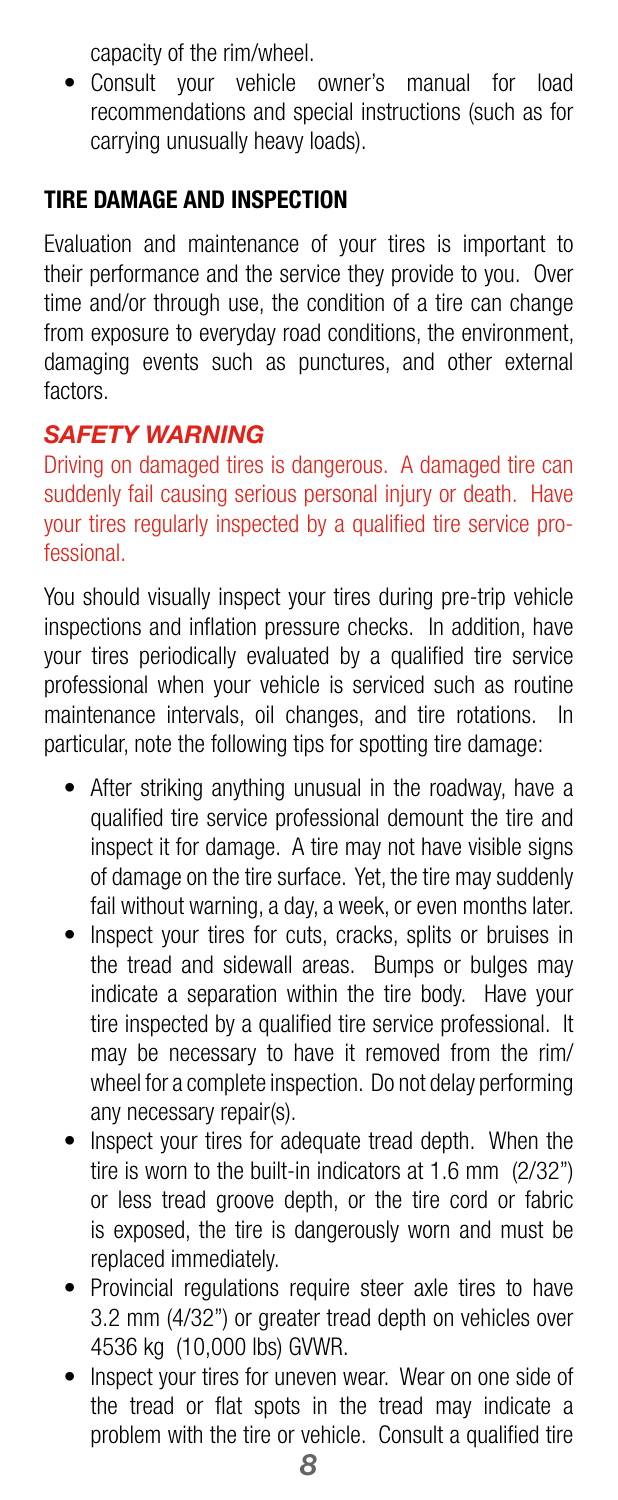service professional.

• Inspect your rims/wheels also. If you have a bent, chipped, or cracked rim/wheel, it must be replaced.

# TIRE MANUFACTURE DATE

The tire manufacture date is determined by examining the DOT tire identification number, also known as the DOT serial number or code, which can be found on at least one sidewall near the rim/wheel. It may be necessary to look on both sides of the tire to find the entire serial code.

**Tires Produced Since 2000:** The last four (4) digits of the serial code identify the week and year of production. For example, a tire with a serial code ending in "2406" would have been produced in the 24th week of 2006.

**Tires Produced Prior to 2000:** The last three (3) digits of the serial code identify the week and year of production. For example, a tire with a code ending in "329" would likely have been produced in the 32nd week of 1999, but possibly produced in 1989. If in doubt, consult a qualified tire service professional.

# TIRE REPAIRS

# *SAFETY WARNING*

Driving on an improperly repaired tire is dangerous. An improper repair can be unreliable or permit further damage to the tire. The tire may suddenly fail, causing serious personal injury or death. A complete inspection and repair of your tire in accordance with Rubber Manufacturers Association (RMA) procedures should be conducted by a qualified tire service professional.

The comprehensive procedures and recommendations for truck tire repair are beyond the scope of this manual; however, note the following:

- The tire must be demounted from the rim/wheel for a complete inspection, inside and out. Some damage to the tire may only be evident on the interior of the tire. Any tire repair done without removing the tire from the rim/wheel is improper.
- A patch must be applied to the interior of the tire and the puncture hole filled with suitable plug/ stem filler. This helps ensure that the interior of the tire is adequately sealed to prevent inflation pressure loss and prevents contamination of the steel belts and other plies from the elements (such as water) in the out side world. Using only a plug/stem, or using only a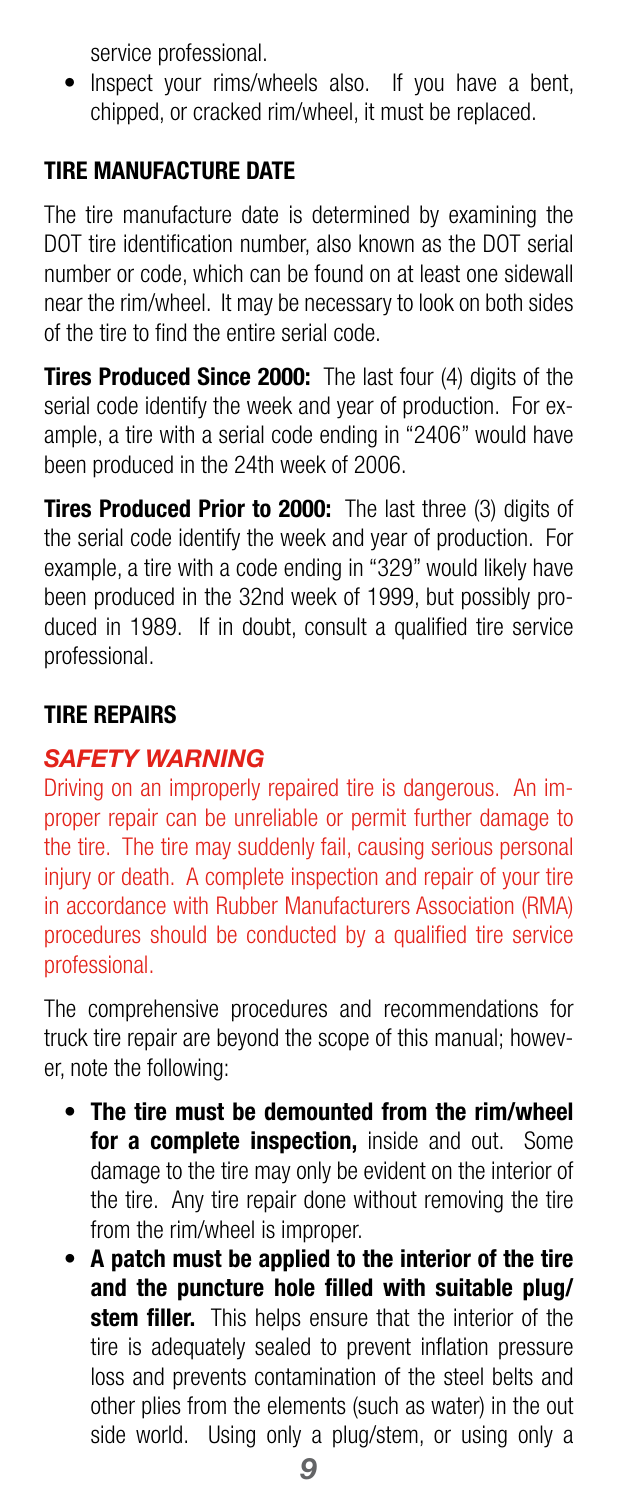patch, is not a safe or proper repair.

- The truck/bus tire puncture repair injury limit to the tread area is 10 mm (3/8"). Larger injuries, or damage in areas outside the tread, should be evaluated and repaired, if possible, by qualified tire service professionals at a full-service repair facility using RMA-approved procedures.
- Never substitute a tube for a proper repair or to remedy an improper repair.
- Not all punctured or damaged tires can be **properly repaired;** consequently, they must be replaced.
- • Repair and retread, if possible, tires having a tread depth of 1.6 mm (2/32") or less remaining in any tread groove.
- • Tubes, like tires, should only be repaired by a qualified tire service professional.
- • Any Improper repair voids the tire Limited Warranty. See "Limited Warranty" in this manual.

# REMOVING TIRE/WHEEL ASSEMBLY FROM VEHICLE

# *SAFETY WARNING*

Always follow the manufacturer's recommend procedure for securing and raising your vehicle prior to attempting to remove a tire.

#### *SAFETY WARNING*

If the tire has internal damage, it may burst with explosive force, causing serious personal injury or death. Always deflate a tire and wheel assembly completely before loosening any lug nut when removing a tire from a vehicle for service or demounting. On dual wheel assemblies, both tires should be deflated and removed before any work is started.

# TIRE MOUNTING AND OTHER SERVICING

#### *SAFETY WARNING*

Removing and replacing tires on wheels can be dangerous. Attempting to mount tires with improper tools or procedures may result in a tire explosion causing serious personal injury or death. This is only a job for a qualified tire service professional. Never perform tire service procedures without proper training, tools, and equipment.

This manual is not intended to provide proper training or service procedures for tire mounting, demounting, balancing, rotation, or repair. Please leave these tasks to qualified tire service professionals.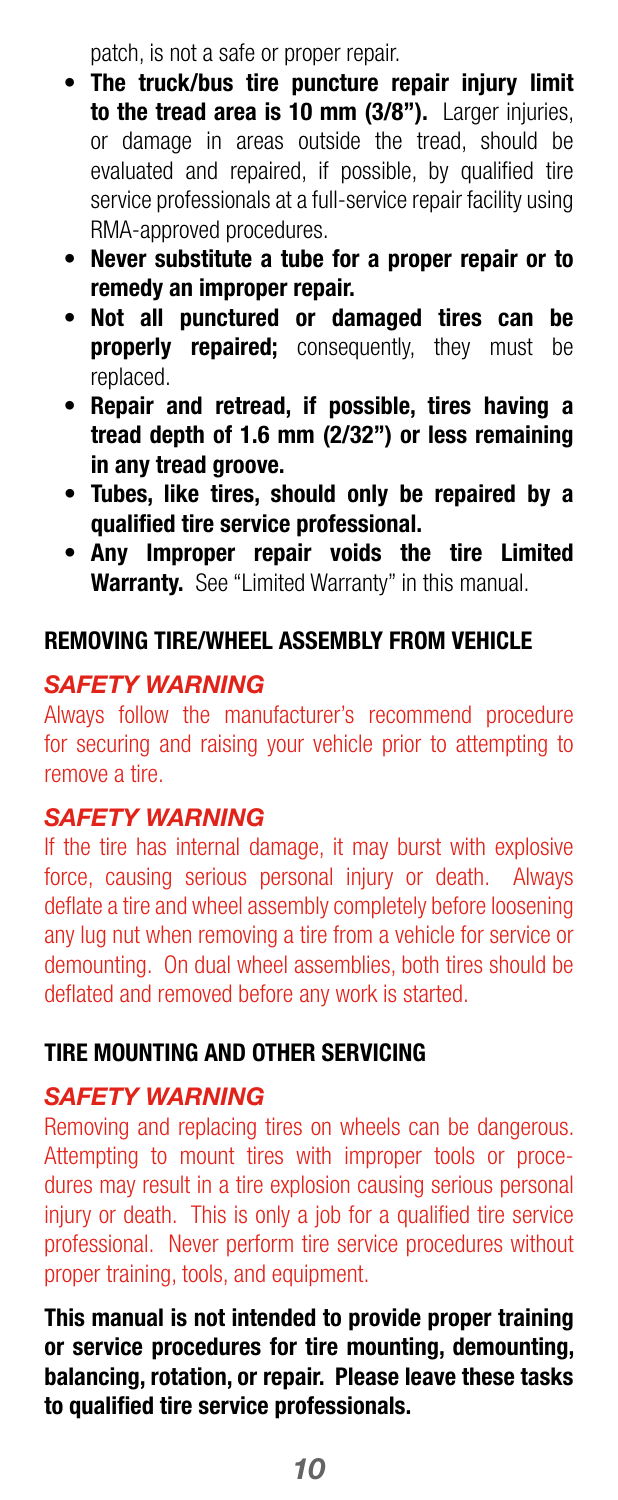Only specially trained persons should mount tires. For proper mounting procedures, consult the requirements of the Occupational Safety and Health Administration (OSHA) of the U S Department of Labor and procedures published by the Rubber Manufacturers Association, 1400 K Street, NW Washington, D. C. 20005 (www.rma.org).

# *SAFETY WARNING*

Inflating an unsecured tire is dangerous. If it bursts, it could be hurled into the air with explosive force resulting in serious personal injury or death.

- Always stand well clear of any tire mounting operation. This is especially important when the service operator inflates the tire.
- When inflating a tire after mounting on a rim/wheel, al ways use a safety cage and an extension hose with pressure gauge and clip-on chuck.
- Never adjust the inflation pressure of a truck tire unless it is placed in a safety cage or is secured to the vehicle or a tire mounting machine.
- Never stand or lean over the tire or in front of the valve when inflating.

# *SAFETY WARNING*

Never pour or spray any flammable substance into or onto a tire or rim/wheel for any purpose whatsoever. The residue left by the substance could result in a fire or explosion which may cause severe injury or death.

#### *SAFETY WARNING*

Never put flammable substances such as gasoline or ethyl ether into a tire and light with a match/flame so that the resulting explosion seats the beads of a tubeless tire. This practice is extremely dangerous and may result in a severe explosion or undetected damage to the tire or rim/wheel which may cause a failure resulting in severe injury or death.

- Tires must the width and diameter requirements of the wheels. For example, 22.5 inch diameter tires must only be mounted to 22.5 inch diameter rims/ wheels. Radial tires must only be mounted to wheels approved for radial tires.
- Inspect the tire and rim/wheel. Rims/wheels must be free of cracks, dents, chips, and rust. Tires must be free of bead damage, cuts, punctures, foreign material, and moisture.
- For a tubeless truck tire, always install a new valve, or new valve core and cap, each time a new or retreaded tire is installed.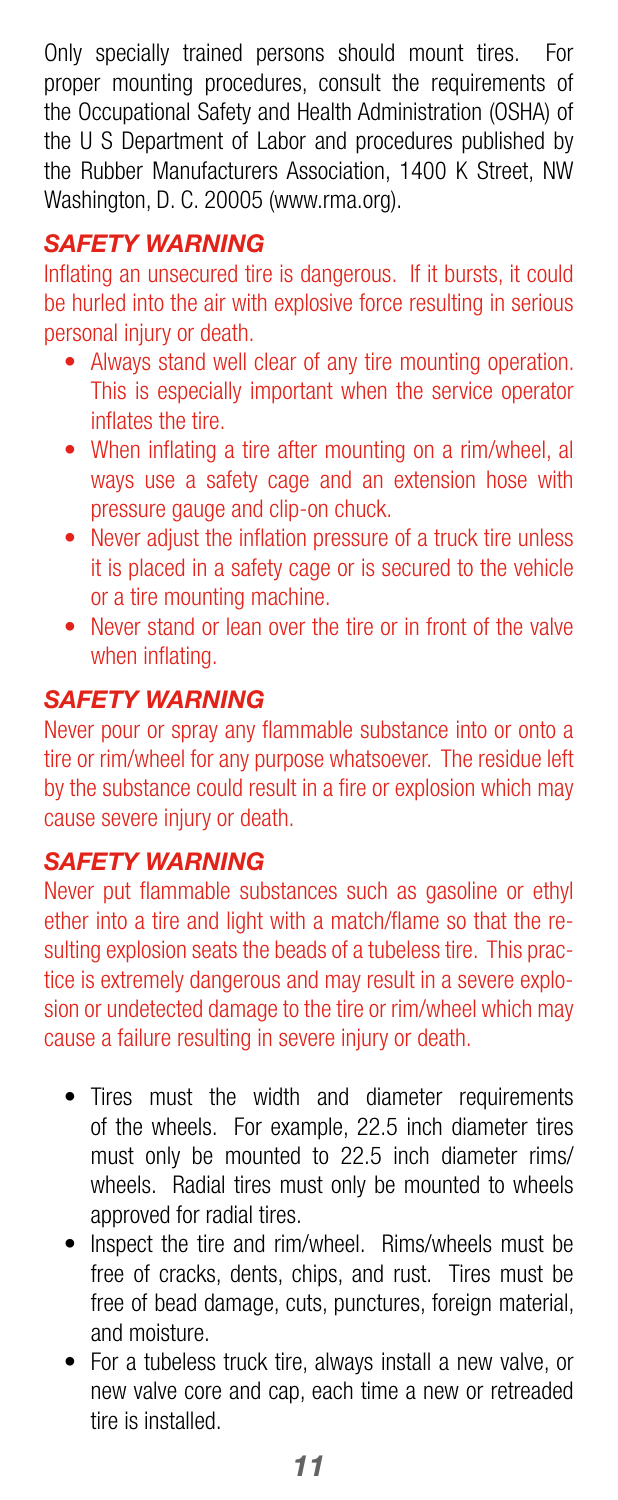- For a tube-type truck tire, always use a new, proper size tube and flap each time a new or re-treaded tire is installed.
- Use only vegetable oil-based lubricants in mounting or demounting.
- Always ensure rim components fit properly before inflating.
- − Never tap component parts with a tool/hammer/mallet while tire is inflated.
- − Never attempt to disassemble multi-piece rims while in flated.
- Never inflate a tire beyond 275 kPa (40 psi) to seat the beads. Be absolutely certain beads are fully seated before adjusting inflation pressure to the level recommended for vehicle operation.
- Use valve caps to keep the valves clear of debris and to help guard against inflation pressure loss.
- Always stand well away from the work area when tires are being spin-balanced either on or off the vehicle.

# TIRE MIXING

# *SAFETY WARNING*

Driving your vehicle with an improper mix of tires is dangerous. Your vehicle's handling characteristics can be seriously affected. You could have an accident resulting in serious personal injury or death. Consult your vehicle owner's manual and a qualified tire service professional for proper tire replacement.

#### DUAL MATCHING

Tires paired in a dual assembly should be matched in tire construction and dimension. Improperly matched tires may result in irregular wear, rapid wear, and premature tire failure. Failure to match tires in a dual assembly may result in sudden tire destruction.

For radial tires, properly paired dimension tolerances are as follows:

- Diameter: within 6.4 mm  $(\frac{1}{4})$  of each other
- Circumference: within 19 mm (¾") of each other

# HIGH SPEED DRIVING

# *SAFETY WARNING*

Driving at high speed is dangerous and can cause a vehicle accident, including serious personal injury or death.

• Regardless of the speed and handling capabilities of your vehicle and its tires, a loss of vehicle control can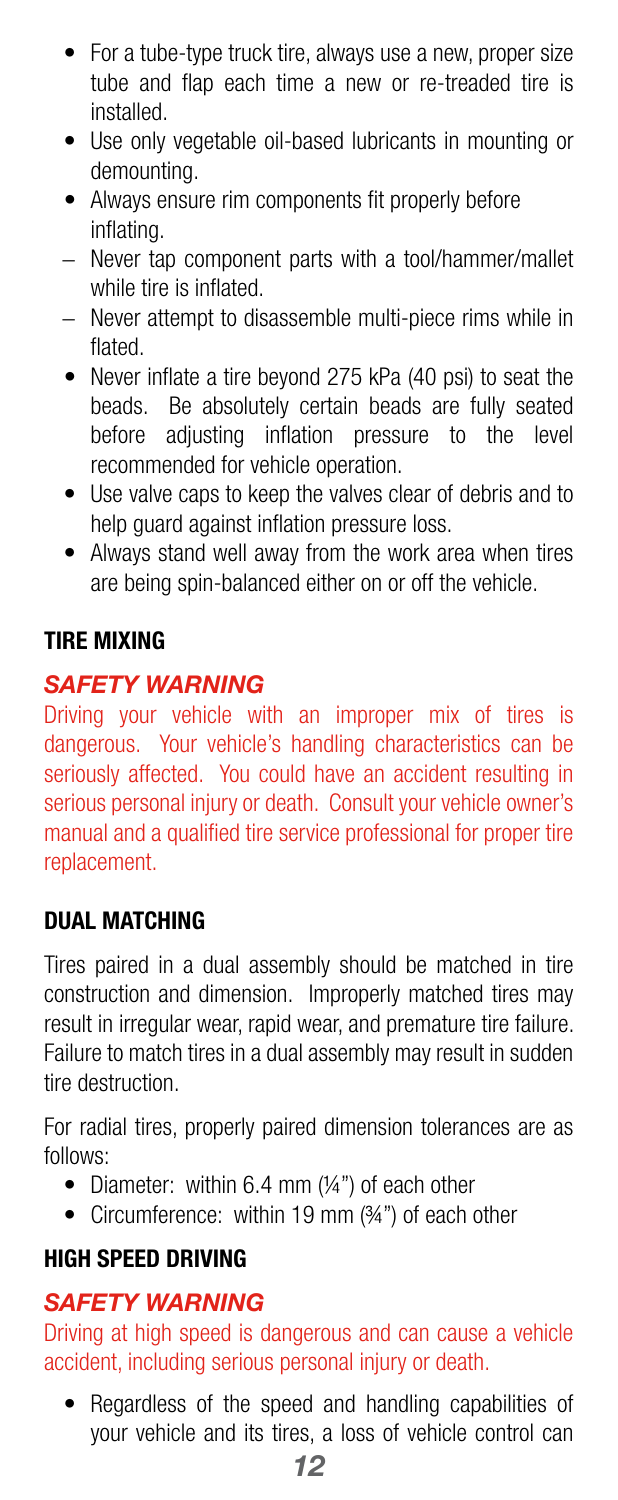result from exceeding the maximum speed allowed by law or warranted by traffic, weather, vehicle, or road conditions.

- High-speed driving should be left to trained professionals operating under controlled conditions.
- • No tire, regardless of its design or speed rating, has unlimited capacity for speed, and a sudden tire failure can occur if its limits are exceeded. See "Tire Speed Restrictions," the next section in this manual.

Refer to your vehicle owner's manual for any tire pressure recommendations for high speed driving.

# TIRE SPEED RESTRICTIONS

Firestone brand truck tires have maximum recommended speeds. When replacing your tires, check your vehicle owner's manual and tire information placard and consult with a Firestone brand truck tire retailer for recommendations and information about tire speed capability.

The speed capabilities of truck tires are based on standardized laboratory tests under specific, controlled conditions. While these tests may relate to performance on the road, real-world driving is rarely identical to any test conditions. Your tire's actual speed capability may be less since it is affected by factors such as inflation pressure, load, tire condition (including damage), wear, vehicle condition (including alignment), driving conditions, and duration at which the speed is sustained.

#### TIRE SPINNING

#### *SAFETY WARNING*

Spinning a tire to remove a vehicle stuck in mud, ice, snow, or wet grass can be dangerous. A tire spinning at a speedometer reading above 55 km/h (35 mph) can in a matter of seconds reach a speed capable of disintegrating a tire with explosive force. Under some conditions, a tire may be spinning at a speed twice that shown on the speedometer. This could cause serious personal injury or death to a bystander or passenger. Never spin a tire above a speedometer reading of 55 km/h (35 mph)

# TIRE STORAGE

Tires should be stored indoors in a cool, dry place where water cannot collect inside them. Tires should be placed away from electric generators/motors and sources of heat such as hot pipes. Storage surfaces should be clean and free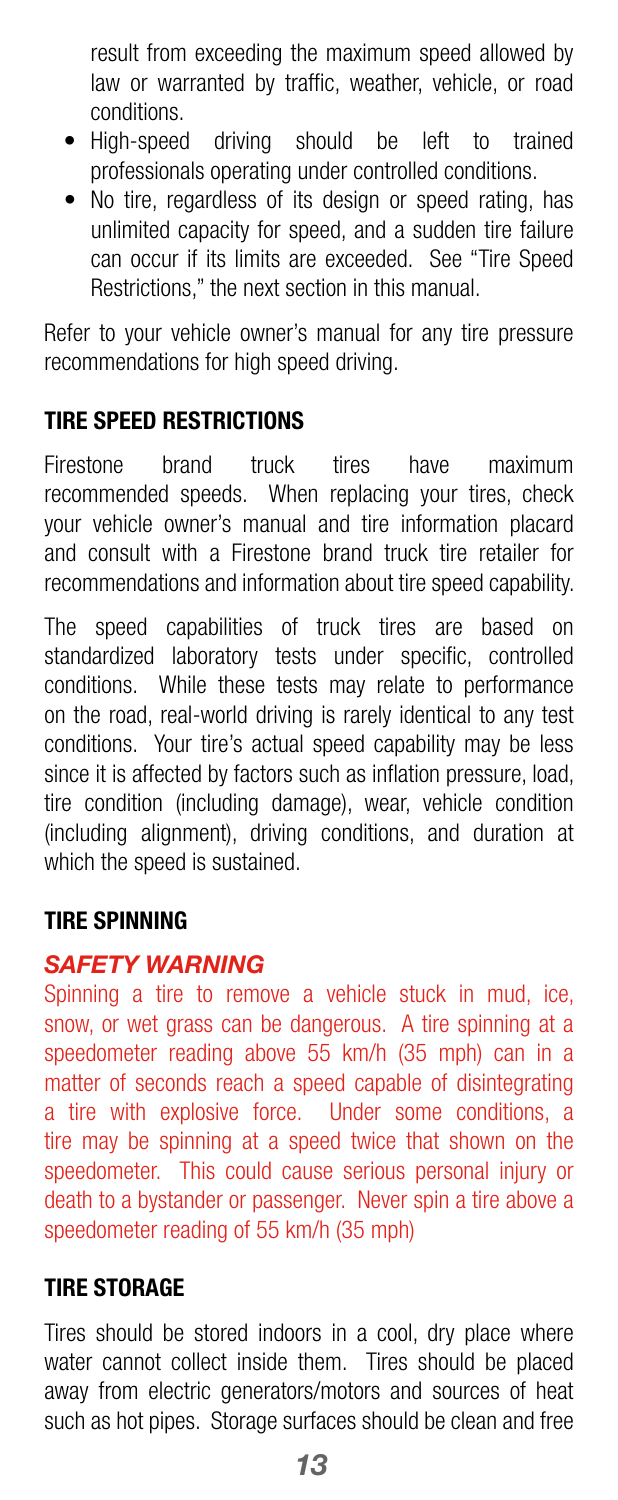of grease, gasoline, diesel fuel, or other substances which can deteriorate the rubber.

#### *SAFETY WARNING*

Improper storage can damage your tires in ways that may not be visible and can lead to a failure resulting in serious personal injury or death.

The spare tire in your vehicle is intended to be used as a spare when needed. The spare tire carrier is not intended to be used for long term storage.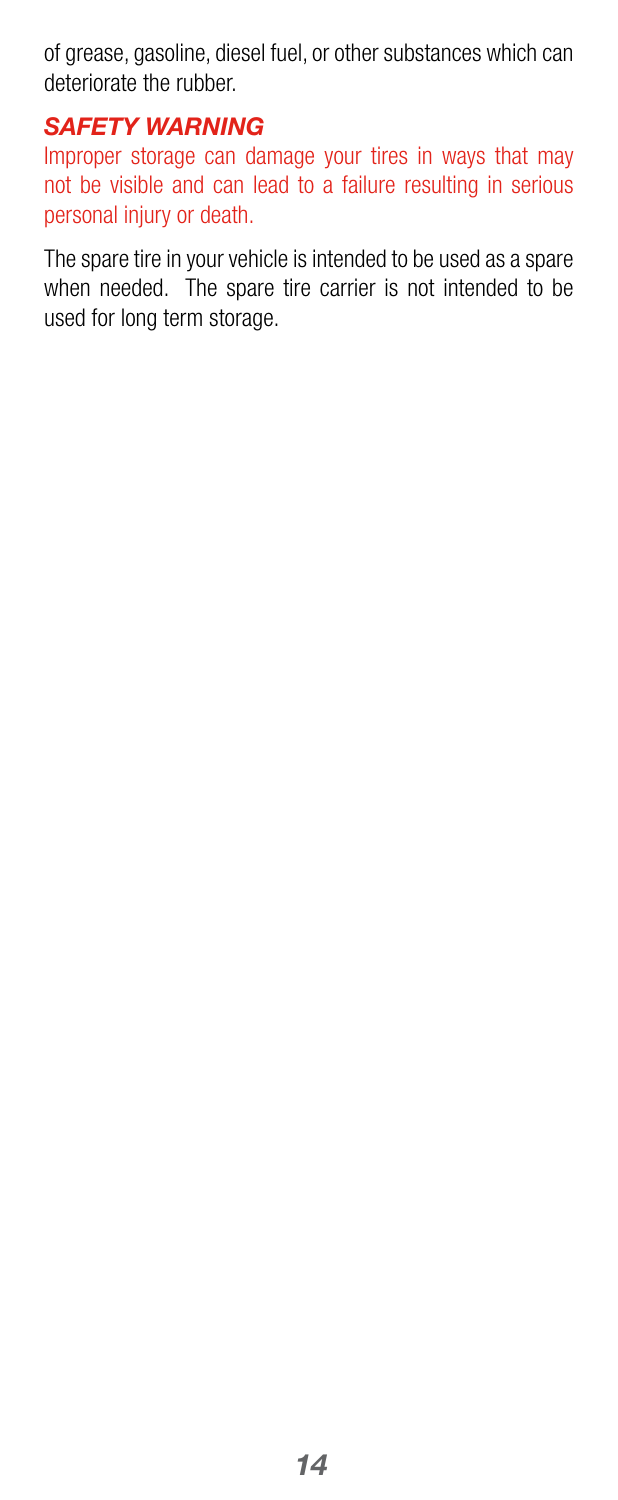# TIRE SERVICE CUSTOMER SATISFACTION

Normal tire maintenance and Limited Warranty services are available at locations across Canada. Visit us at www.firestonetrucktires.com. , or call 1-800-815-9793 to find an authorized Firestone brand truck tire retailer nearest you.

Additional information on the care and service of truck tires is available from the following organizations:

> Rubber Manufacturers Association 1400 K Street, N.W. Washington, DC 20005-2403 www.rma.org

Rubber Association of Canada 2000 Argentia Road, Plaza 4, Suite 250 Mississauga, Ontario L5N 1W1

# TIRE REGISTRATION

Registration of your tires is an important safety precaution since it enables the manufacturer to notify you in the event of a recall. In accordance with Canadian law, Bridgestone Canada Inc. maintains a registration system by which any person who has purchased tires who wishes to be identified may be identified. When you purchase replacement tires, the retailer can provide a registration card on which the tire identification numbers are recorded; fill in your name and address on the card and mail it promptly. Registration can also be completed online at www.bridgestonetire.com. Some retailers may submit the registration for you. You do not need to register tires which come as original equipment on new vehicles – the vehicle manufacturer will handle that for you.

#### For Assistance or Information

- 1. First contact the nearest Firestone truck tire Dealer by consulting the yellow pages of your local telephone book.
- 2. If additional assistance is required, call the Firestone Technical Service Center listed below.

FIRESTONE TOLL FREE NUMBER 1-800-267-1318

Bridgestone Canada Inc. 5770 Hurontario Street, Suite 400 Mississauga, ON, L5R 3G5

# *15*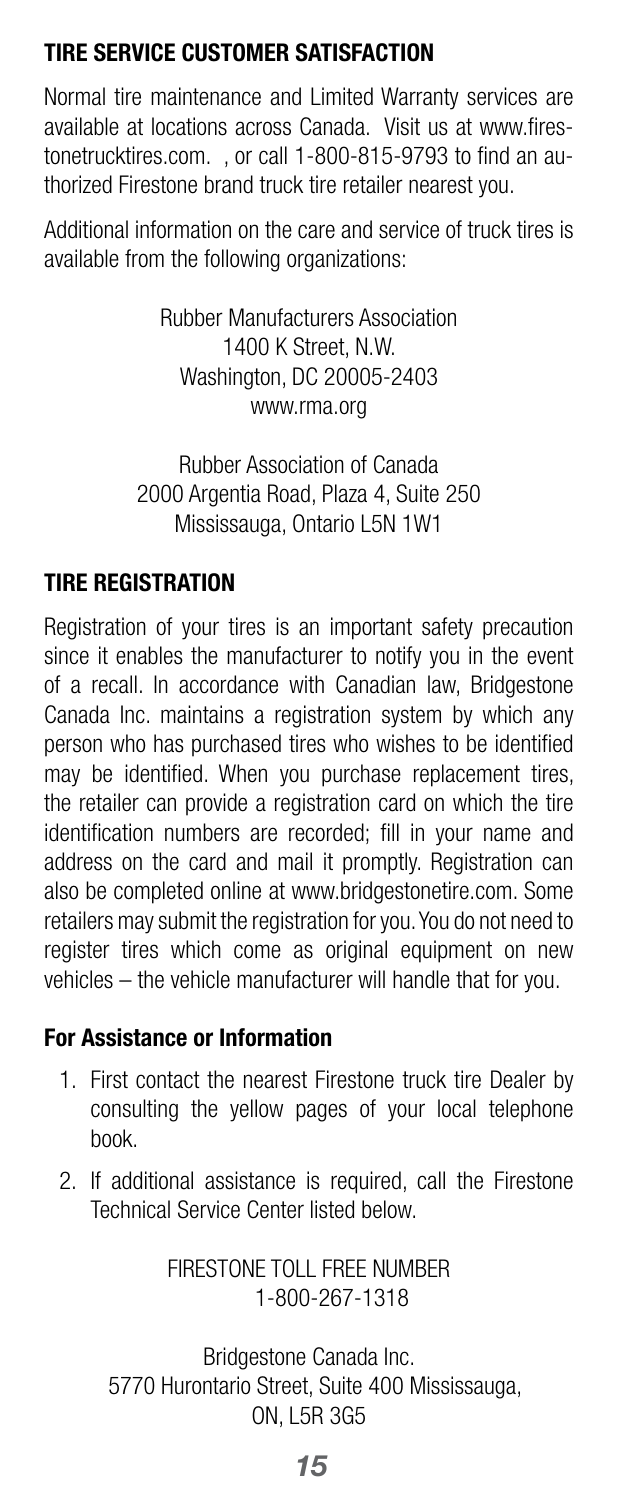# www.firestonetrucktires.com

*15 16*  Effective January 2014